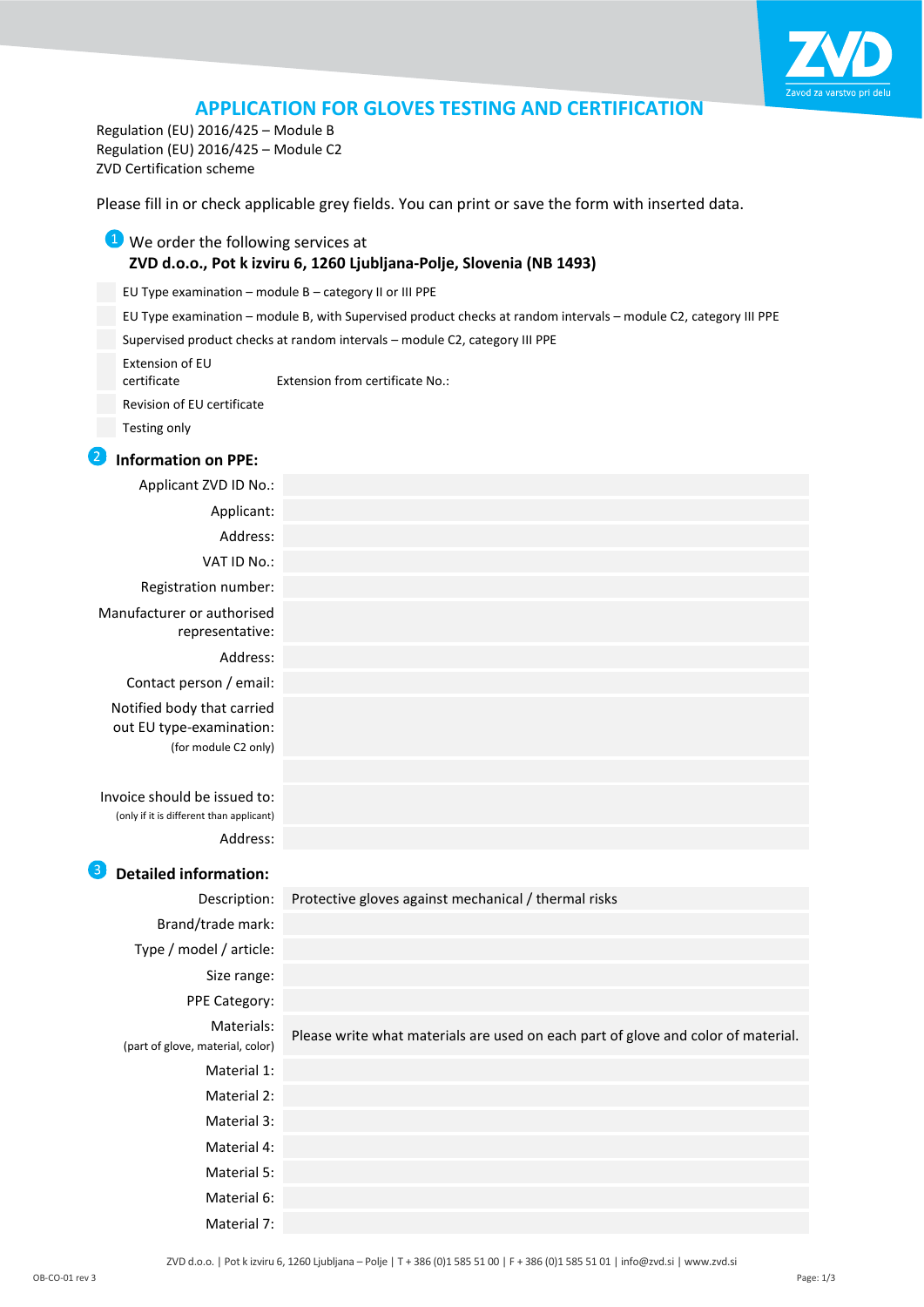

# **4** Tests to do on PPE:<br>**EN ISO 21420 : 2020**

Water vapour transmission and absorption<sup>#</sup> Resistance to convective cold\* Size and dexterity<sup>#</sup> and  $\overline{R}$  Resistance to contact cold\* pH value measurement<sup>#</sup>  $\blacksquare$  Penetration by water\* Cr(VI) value measurement (leather materials only)\* AZO dies# Nickel content (metal only) DMFa (PU materials only) PAFs (rubber and plastic materials only)

Electrostatic properties EN 16350 : 2014 Electrostatic properties EN 1149-1

#### **EN 511 : 2006 - resistance to cold**

#### **EN 388 : 2016 + A1 : 2019 – mechanical resistance EN 407 : 2020 – resistance to heat**

Abrasion resistance# Burn behaviour\* Blade cut resistance<sup>#</sup> Contact heat<sup>\*</sup> Tear resistance# Convective heat\* Puncture resistance#  $\blacksquare$  Radiant heat\*

Linear cut resistance (EN ISO 13997) Small splashes of molten metal\* Impact resistance\* Large quantities of molten metal\*

> (specify number of specimens by size)

#### **EN 12477 : 2001 / A1 : 2005 – gloves for welders**

- Type A
- Type B

#### **Other tests [Standard, Item of standard, description of the test]**

\* test subcontracted to EN ISO/IEC 17025 accredited laboratory

# obligatory tests – one test from EN 388 tests has to be chosen

#### **Specimens delivered:**

Number of specimens sent to carry out test programme:

#### **Technical documentation:**

Technical documentation in accordance to Annex III of Regulation EU 2016/425 is provided by manufacturer to notified body together with this application.

#### **Statement:**

We proclaim that no request of a similar nature concerning the same model has been presented to another notified body for the deliverance of EU type certification.